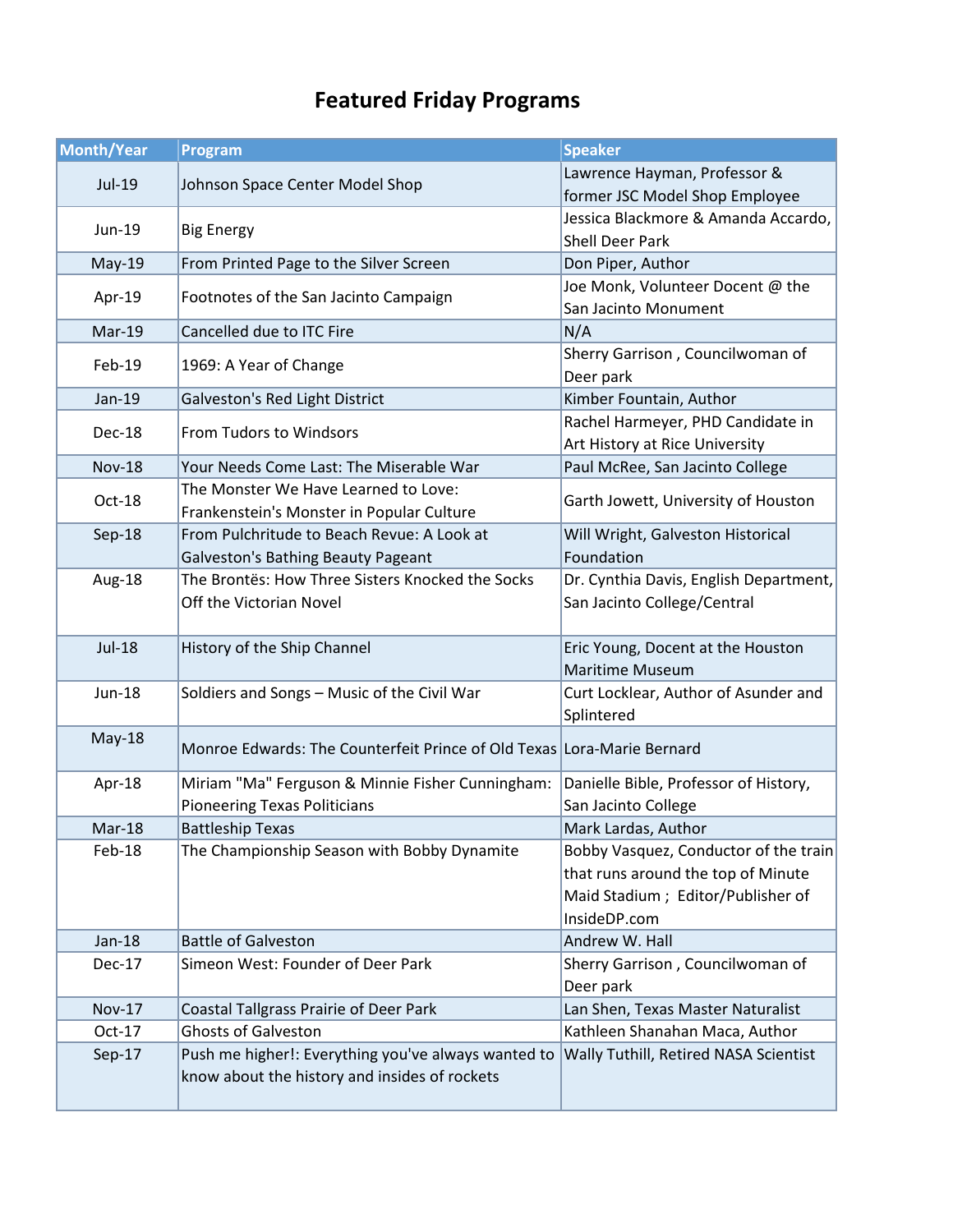| and the Genius of the Beatles<br>Lone Star College<br>Jul-17<br>Fall of the Romanovs<br>Brady Hutchison, Professor of History,<br><b>Alvin Community College</b><br>Stephen Lopez, Professor of History,<br>Jun-17<br><b>Native Americans in Texas</b><br>San Jacinto College<br>$May-17$<br><b>Battle of San Jacinto</b><br>Thomas Green, Knight Commander of<br>the Order of San Jacinto<br>Apr-17<br><b>International Space Station</b><br>Barry Wilmore, Astronaut<br>New London School Explosion<br>Marcus Turner, Professor of History,<br>$Mar-17$<br>San Jacinto College<br>Remembering Luv Ya Blue<br>Susan Phillips, daughter of Bum<br>Feb-17<br>Phillips<br>$Jan-17$<br>Simeon West: Founder of Deer Park<br>Sherry Garrison, Councilwoman of<br>Deer park<br>The Real History of Krampus<br>Art FitzGerald, Professor of History,<br>Dec-16<br>San Jacinto College<br><b>Nov-16</b><br>Dancing in Bomb Shelters<br>Joanna Wycoff, Author<br>Galveston's historic cemeteries<br>Kathleen Shanahan Maca, Author<br>Oct-16<br>History of the Pasadena Rodeo<br>Jeffrey Hallinan, Researcher<br>Sep-16<br><b>History of Buffalo Soldiers</b><br>Major Charles Williams of The Buffalo<br>Aug-16<br><b>Soldiers Museum</b><br>Jul-16<br>Military Leadership of George Washington<br>Mark Lardas, Author<br><b>Termite Watkins</b><br>Maurice "Termite" Watkins, Former<br>Jun-16<br>professional boxer and Olympic coach |
|----------------------------------------------------------------------------------------------------------------------------------------------------------------------------------------------------------------------------------------------------------------------------------------------------------------------------------------------------------------------------------------------------------------------------------------------------------------------------------------------------------------------------------------------------------------------------------------------------------------------------------------------------------------------------------------------------------------------------------------------------------------------------------------------------------------------------------------------------------------------------------------------------------------------------------------------------------------------------------------------------------------------------------------------------------------------------------------------------------------------------------------------------------------------------------------------------------------------------------------------------------------------------------------------------------------------------------------------------------------------------------------------------------------------------------|
|                                                                                                                                                                                                                                                                                                                                                                                                                                                                                                                                                                                                                                                                                                                                                                                                                                                                                                                                                                                                                                                                                                                                                                                                                                                                                                                                                                                                                                  |
|                                                                                                                                                                                                                                                                                                                                                                                                                                                                                                                                                                                                                                                                                                                                                                                                                                                                                                                                                                                                                                                                                                                                                                                                                                                                                                                                                                                                                                  |
|                                                                                                                                                                                                                                                                                                                                                                                                                                                                                                                                                                                                                                                                                                                                                                                                                                                                                                                                                                                                                                                                                                                                                                                                                                                                                                                                                                                                                                  |
|                                                                                                                                                                                                                                                                                                                                                                                                                                                                                                                                                                                                                                                                                                                                                                                                                                                                                                                                                                                                                                                                                                                                                                                                                                                                                                                                                                                                                                  |
|                                                                                                                                                                                                                                                                                                                                                                                                                                                                                                                                                                                                                                                                                                                                                                                                                                                                                                                                                                                                                                                                                                                                                                                                                                                                                                                                                                                                                                  |
|                                                                                                                                                                                                                                                                                                                                                                                                                                                                                                                                                                                                                                                                                                                                                                                                                                                                                                                                                                                                                                                                                                                                                                                                                                                                                                                                                                                                                                  |
|                                                                                                                                                                                                                                                                                                                                                                                                                                                                                                                                                                                                                                                                                                                                                                                                                                                                                                                                                                                                                                                                                                                                                                                                                                                                                                                                                                                                                                  |
|                                                                                                                                                                                                                                                                                                                                                                                                                                                                                                                                                                                                                                                                                                                                                                                                                                                                                                                                                                                                                                                                                                                                                                                                                                                                                                                                                                                                                                  |
|                                                                                                                                                                                                                                                                                                                                                                                                                                                                                                                                                                                                                                                                                                                                                                                                                                                                                                                                                                                                                                                                                                                                                                                                                                                                                                                                                                                                                                  |
|                                                                                                                                                                                                                                                                                                                                                                                                                                                                                                                                                                                                                                                                                                                                                                                                                                                                                                                                                                                                                                                                                                                                                                                                                                                                                                                                                                                                                                  |
|                                                                                                                                                                                                                                                                                                                                                                                                                                                                                                                                                                                                                                                                                                                                                                                                                                                                                                                                                                                                                                                                                                                                                                                                                                                                                                                                                                                                                                  |
|                                                                                                                                                                                                                                                                                                                                                                                                                                                                                                                                                                                                                                                                                                                                                                                                                                                                                                                                                                                                                                                                                                                                                                                                                                                                                                                                                                                                                                  |
|                                                                                                                                                                                                                                                                                                                                                                                                                                                                                                                                                                                                                                                                                                                                                                                                                                                                                                                                                                                                                                                                                                                                                                                                                                                                                                                                                                                                                                  |
|                                                                                                                                                                                                                                                                                                                                                                                                                                                                                                                                                                                                                                                                                                                                                                                                                                                                                                                                                                                                                                                                                                                                                                                                                                                                                                                                                                                                                                  |
|                                                                                                                                                                                                                                                                                                                                                                                                                                                                                                                                                                                                                                                                                                                                                                                                                                                                                                                                                                                                                                                                                                                                                                                                                                                                                                                                                                                                                                  |
|                                                                                                                                                                                                                                                                                                                                                                                                                                                                                                                                                                                                                                                                                                                                                                                                                                                                                                                                                                                                                                                                                                                                                                                                                                                                                                                                                                                                                                  |
|                                                                                                                                                                                                                                                                                                                                                                                                                                                                                                                                                                                                                                                                                                                                                                                                                                                                                                                                                                                                                                                                                                                                                                                                                                                                                                                                                                                                                                  |
|                                                                                                                                                                                                                                                                                                                                                                                                                                                                                                                                                                                                                                                                                                                                                                                                                                                                                                                                                                                                                                                                                                                                                                                                                                                                                                                                                                                                                                  |
|                                                                                                                                                                                                                                                                                                                                                                                                                                                                                                                                                                                                                                                                                                                                                                                                                                                                                                                                                                                                                                                                                                                                                                                                                                                                                                                                                                                                                                  |
|                                                                                                                                                                                                                                                                                                                                                                                                                                                                                                                                                                                                                                                                                                                                                                                                                                                                                                                                                                                                                                                                                                                                                                                                                                                                                                                                                                                                                                  |
|                                                                                                                                                                                                                                                                                                                                                                                                                                                                                                                                                                                                                                                                                                                                                                                                                                                                                                                                                                                                                                                                                                                                                                                                                                                                                                                                                                                                                                  |
|                                                                                                                                                                                                                                                                                                                                                                                                                                                                                                                                                                                                                                                                                                                                                                                                                                                                                                                                                                                                                                                                                                                                                                                                                                                                                                                                                                                                                                  |
|                                                                                                                                                                                                                                                                                                                                                                                                                                                                                                                                                                                                                                                                                                                                                                                                                                                                                                                                                                                                                                                                                                                                                                                                                                                                                                                                                                                                                                  |
|                                                                                                                                                                                                                                                                                                                                                                                                                                                                                                                                                                                                                                                                                                                                                                                                                                                                                                                                                                                                                                                                                                                                                                                                                                                                                                                                                                                                                                  |
|                                                                                                                                                                                                                                                                                                                                                                                                                                                                                                                                                                                                                                                                                                                                                                                                                                                                                                                                                                                                                                                                                                                                                                                                                                                                                                                                                                                                                                  |
|                                                                                                                                                                                                                                                                                                                                                                                                                                                                                                                                                                                                                                                                                                                                                                                                                                                                                                                                                                                                                                                                                                                                                                                                                                                                                                                                                                                                                                  |
| Jon Nelson, Professor of English and<br>$May-16$<br>Who Wrote Shakespeare?                                                                                                                                                                                                                                                                                                                                                                                                                                                                                                                                                                                                                                                                                                                                                                                                                                                                                                                                                                                                                                                                                                                                                                                                                                                                                                                                                       |
| Modern Languages, San Jacinto                                                                                                                                                                                                                                                                                                                                                                                                                                                                                                                                                                                                                                                                                                                                                                                                                                                                                                                                                                                                                                                                                                                                                                                                                                                                                                                                                                                                    |
| College                                                                                                                                                                                                                                                                                                                                                                                                                                                                                                                                                                                                                                                                                                                                                                                                                                                                                                                                                                                                                                                                                                                                                                                                                                                                                                                                                                                                                          |
| Epic Journey of Cabeza de Vaca<br>Marcus Turner, Professor of History,<br>Apr-16                                                                                                                                                                                                                                                                                                                                                                                                                                                                                                                                                                                                                                                                                                                                                                                                                                                                                                                                                                                                                                                                                                                                                                                                                                                                                                                                                 |
| San Jacinto College                                                                                                                                                                                                                                                                                                                                                                                                                                                                                                                                                                                                                                                                                                                                                                                                                                                                                                                                                                                                                                                                                                                                                                                                                                                                                                                                                                                                              |
| Eddie Weller, Director of the Honors<br>Mar-16<br>Plain Folk of the Old South                                                                                                                                                                                                                                                                                                                                                                                                                                                                                                                                                                                                                                                                                                                                                                                                                                                                                                                                                                                                                                                                                                                                                                                                                                                                                                                                                    |
| Program, San Jacinto College                                                                                                                                                                                                                                                                                                                                                                                                                                                                                                                                                                                                                                                                                                                                                                                                                                                                                                                                                                                                                                                                                                                                                                                                                                                                                                                                                                                                     |
|                                                                                                                                                                                                                                                                                                                                                                                                                                                                                                                                                                                                                                                                                                                                                                                                                                                                                                                                                                                                                                                                                                                                                                                                                                                                                                                                                                                                                                  |
| Feb-16<br>The Real History of Fairy Tales<br>Dr. David LeMaster, Professor of                                                                                                                                                                                                                                                                                                                                                                                                                                                                                                                                                                                                                                                                                                                                                                                                                                                                                                                                                                                                                                                                                                                                                                                                                                                                                                                                                    |
| English, San Jacinto College, and Nick                                                                                                                                                                                                                                                                                                                                                                                                                                                                                                                                                                                                                                                                                                                                                                                                                                                                                                                                                                                                                                                                                                                                                                                                                                                                                                                                                                                           |
| Weiss, Professor of English, San                                                                                                                                                                                                                                                                                                                                                                                                                                                                                                                                                                                                                                                                                                                                                                                                                                                                                                                                                                                                                                                                                                                                                                                                                                                                                                                                                                                                 |
| Jacinto College                                                                                                                                                                                                                                                                                                                                                                                                                                                                                                                                                                                                                                                                                                                                                                                                                                                                                                                                                                                                                                                                                                                                                                                                                                                                                                                                                                                                                  |
| <b>Elvis in Texas</b><br>Steve Davis, Professor of History, Lone<br>Jan-16                                                                                                                                                                                                                                                                                                                                                                                                                                                                                                                                                                                                                                                                                                                                                                                                                                                                                                                                                                                                                                                                                                                                                                                                                                                                                                                                                       |
| <b>Star College</b>                                                                                                                                                                                                                                                                                                                                                                                                                                                                                                                                                                                                                                                                                                                                                                                                                                                                                                                                                                                                                                                                                                                                                                                                                                                                                                                                                                                                              |
| Ann Pearson, Director, Quality<br>Many Lives of Ebenezer Scrooge<br>Dec-15                                                                                                                                                                                                                                                                                                                                                                                                                                                                                                                                                                                                                                                                                                                                                                                                                                                                                                                                                                                                                                                                                                                                                                                                                                                                                                                                                       |
| Enhancement Plan, San Jacinto                                                                                                                                                                                                                                                                                                                                                                                                                                                                                                                                                                                                                                                                                                                                                                                                                                                                                                                                                                                                                                                                                                                                                                                                                                                                                                                                                                                                    |
| College                                                                                                                                                                                                                                                                                                                                                                                                                                                                                                                                                                                                                                                                                                                                                                                                                                                                                                                                                                                                                                                                                                                                                                                                                                                                                                                                                                                                                          |
| <b>Nov-15</b><br>Jean Laffite & Galveston's Pirate Era<br>Lou Graves MacBeth, Program Chair                                                                                                                                                                                                                                                                                                                                                                                                                                                                                                                                                                                                                                                                                                                                                                                                                                                                                                                                                                                                                                                                                                                                                                                                                                                                                                                                      |
| of the Lafitte Society                                                                                                                                                                                                                                                                                                                                                                                                                                                                                                                                                                                                                                                                                                                                                                                                                                                                                                                                                                                                                                                                                                                                                                                                                                                                                                                                                                                                           |